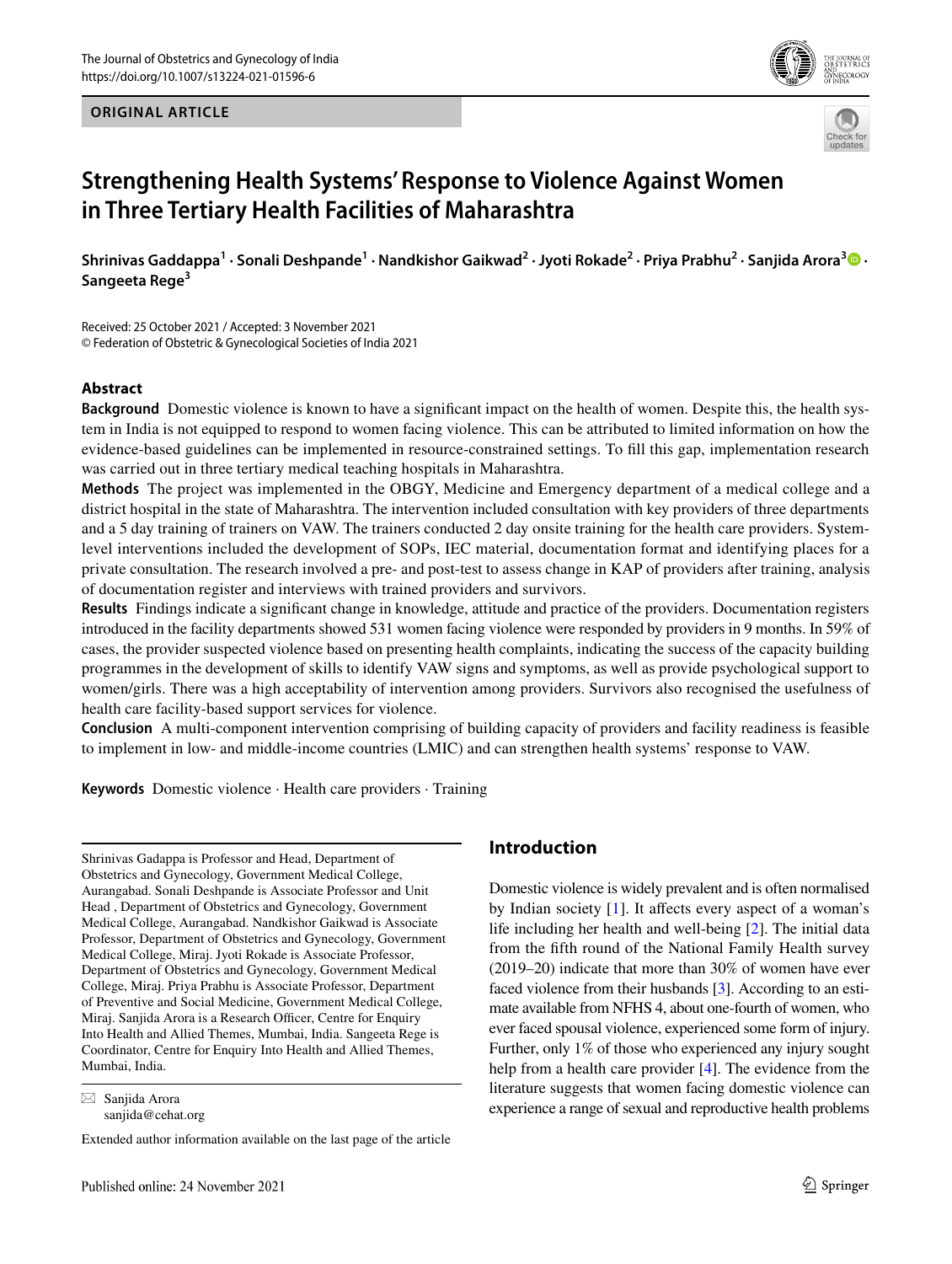such as unwanted pregnancy, miscarriage, abortion, STIs, and HIV [\[5–](#page-4-4)[7\]](#page-4-5).

A public health approach with a signifcant role of health care providers has been recognised to address domestic violence [\[8](#page-4-6)]. Globally, there is strong evidence on the role that health care providers can play in early identification and response to survivors of domestic violence [\[9](#page-4-7)[–12](#page-4-8)]. Additionally, the studies with women have reported high acceptance of doctors and nurses asking about abuse and providing support services  $[13-15]$  $[13-15]$ . Still, little efforts have been made in the Indian context to equip health systems and health care providers to respond to domestic violence [\[16\]](#page-4-11). This is despite enabling policy environment in the form of Protection of Women from Domestic violence Act, 2005 and National Health Policy, 2017 [\[17,](#page-4-12) [18](#page-4-13)]. A synthesis report on health systems' response to intimate partner violence in India found a lack of government directives to operationalize policy commitment. Further, there is limited evidence on the efectiveness and scalability of existing models of health systems' response to domestic violence in India [\[19\]](#page-4-14).

WHO's Clinical and Policy Guidelines, 2013 provide evidence-based guidelines on how to implement a health system's response to intimate partner violence and sexual violence against women [\[20](#page-5-0)]. The guidelines highlight uncertainty for implementation of the majority of recommendations in low- and middle-income countries due to lack of evidence. To address this gap, a Mumbai-based non-government organisation (NGO) collaborated with WHO and three tertiary level teaching medical facilities for implementation research. The NGO has more than 2 decades of experience in engaging with the health system on the issue of violence against women. The project aimed to assess the feasibility of a series of interventions to strengthen the response of the health facilities to domestic violence.

# **Methodology**

The project comprised of an intervention and research components to adopt a series of evidence-based recommendations and to assess their feasibility in terms of implementation and ability to bring a change in the existing response of the health system to the issue of domestic violence.

The project was implemented between July 2018 and April 2019 in three tertiary level teaching health facilities located in two districts of Maharashtra. These facilities serve as primary providers of health care in the districts and a referral point for the majority of the rural population. The project was implemented in the department of Obstetrics and Gynaecology, General Medicine and Casualty having a routine interface with women patients.

To adopt the intervention, a 2 day stakeholder meeting was organised with 30 key providers including both doctors and nurses from three departments across facilities. The meeting helped in the identifcation of providers' motivations and challenges in responding to VAW. The solutions to the challenges of HCPs were developed in a participatory manner along with providers. The stakeholder meeting helped in the development of standard operating protocols (SOPs), a plan for implementation of training, identifcation of opportunities for asking about abuse during routine clinical practice, and a format for documentation of cases of violence. The intervention was operationalised based on the health systems building block [[21](#page-5-1)].

- a Strengthening health workforce capacity: a 5 day training of trainers of 26 providers from three sites was carried on the issue of violence. These master trainers included both doctors and nurses from three departments having administrative responsibilities. The training included sessions like the diference between sex and gender, intersectionality, VAW as a public health issue, legal mandate for providers, skills on asking about abuse and providing frst-line support. Participatory methods like case vignettes, role plays, and polls were used for the effective delivery of training. These trainers conducted 2 day onsite training for their colleagues in their respective health facilities. A total of 201 providers were trained by master trainers through eight trainings over a period of 4 months (Fig. [1](#page-2-0)).
- b Strengthening leadership: master trainers were selected based on their existing supervisory and decision-making role in the department. This was done to increase the uptake of training activities and system-level changes.
- c Strengthening multi-sectoral coordination: CEHAT research partner to the project facilitated a meeting between health facilities and organisations providing additional support services outside the scope of a health facility. These services include shelter homes, legal aid and livelihood support. A referral directory was developed based on this meeting to equip providers to make referrals and connect women to various support services.
- d Improving service delivery: the services to survivors of violence were improved by developing standard operating protocols. These protocols guided providers on providing support to survivors ensuring privacy and confdentiality. Job aids were developed for providers to recall the skills while providing care in out-patient and in-patient departments. In order to raise awareness among women about the availability of support services in the health facility, IEC material was developed and was made available in the local language.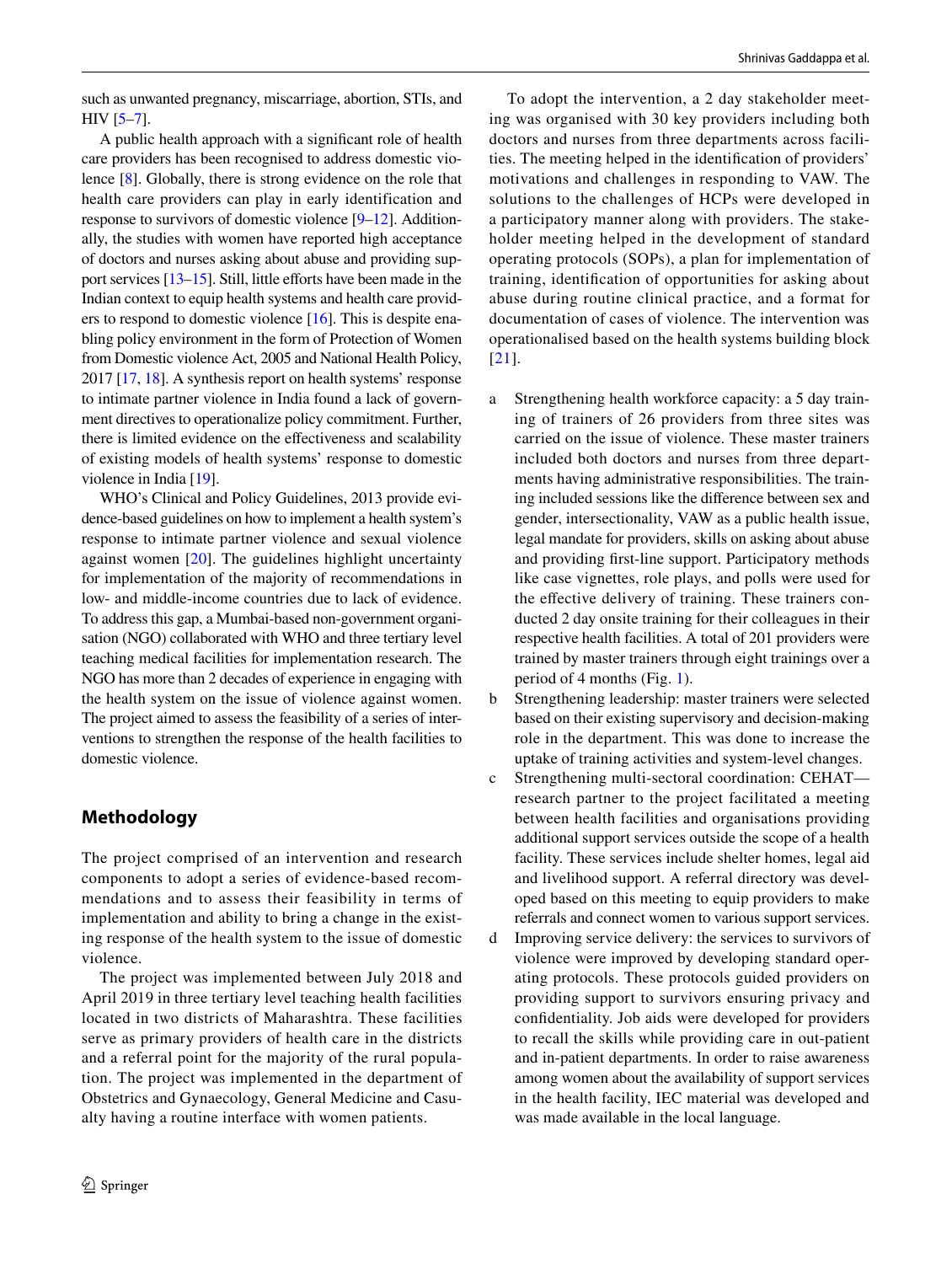

<span id="page-2-0"></span>**Fig. 1** Strengthening health workforce capacity

- e Improving infrastructure: the stakeholder meeting helped in the identifcation of spaces for private and confdential consultations in the existing infrastructure of health facilities.
- f Improving information and evidence: a format for documentation of cases of violence identifed and responded by providers was developed in consultation with providers. The one-page format took into account the challenge of lack of time faced by providers. The format was introduced as registers in OPD and IPD of three departments and included information on presenting health complaints of women, forms of violence, and support provided by providers.

The research activities included administration of a survey before training, after training and 6 months after training to 201 providers. The purpose of the survey was to assess the change in knowledge, attitude and perceived preparedness of providers. The documentation registers were analysed to assess the change in the clinical practice of providers. In-depth interviews were also conducted with 21 trained providers to assess the acceptability and usefulness of intervention activities. Seven survivors supported by trained providers were also interviewed to understand their perceptions about the facility-based intervention to address VAW. The additional details of the project can be found in the published project protocol [[22\]](#page-5-2).

The KAP survey and documentation register data were analysed using SPSS version 20 [\[23\]](#page-5-3). Atlas Ti version 6 was used for the management and coding of qualitative data.

The project was reviewed and approved by Anusandhan Trust- Institutional Ethics Committee, an independent review panel of HRP (the UNDP/UNFPA/UNICEF/WHO/ World Bank Special Programme of Research, Development and Research Training in Human Reproduction) at the WHO, and the World Health Organization's Ethics Review Committee.

## **Findings**

#### **Training**

The implementation of training involved various strategies like creating champions, training doctors and nurses together and including content on intersectionality, and inequality in training. The champions not only played an instrumental role in the training of providers but also in creating a supportive ecosystem for integrating enquiry about abuse in the routine clinical practice of providers. The involvement of champions also helped in increased acceptance of intervention among health care providers.

The training of doctors and nurses together contributed to building the understanding of shared responsibility among providers in addressing the issue of VAW. It gave the message that an efective health systems' response to violence requires a team effort.

The inclusion of concepts of inequality and intersectionality helped providers to understand the root causes of violence and bring a positive change in their attitude towards survivors.

The KAP survey results in a signifcant change in knowledge, attitude and perceived preparedness of providers after training. However, 6 months after training, a decline in a change in attitude score was found. This fnding suggests that a change in attitude requires a loner engagement and reinforcement over time. Young providers were found to be more open to change in knowledge as compared to older ones thereby pointing to integration of training on VAW in pre-service training.

The in-depth interviews with trained providers found the usefulness of training in increased recognition of VAW as a public health issue, the importance of creating enabling environment for disclosure of violence and recognising covert signs of violence. Providers in interviews described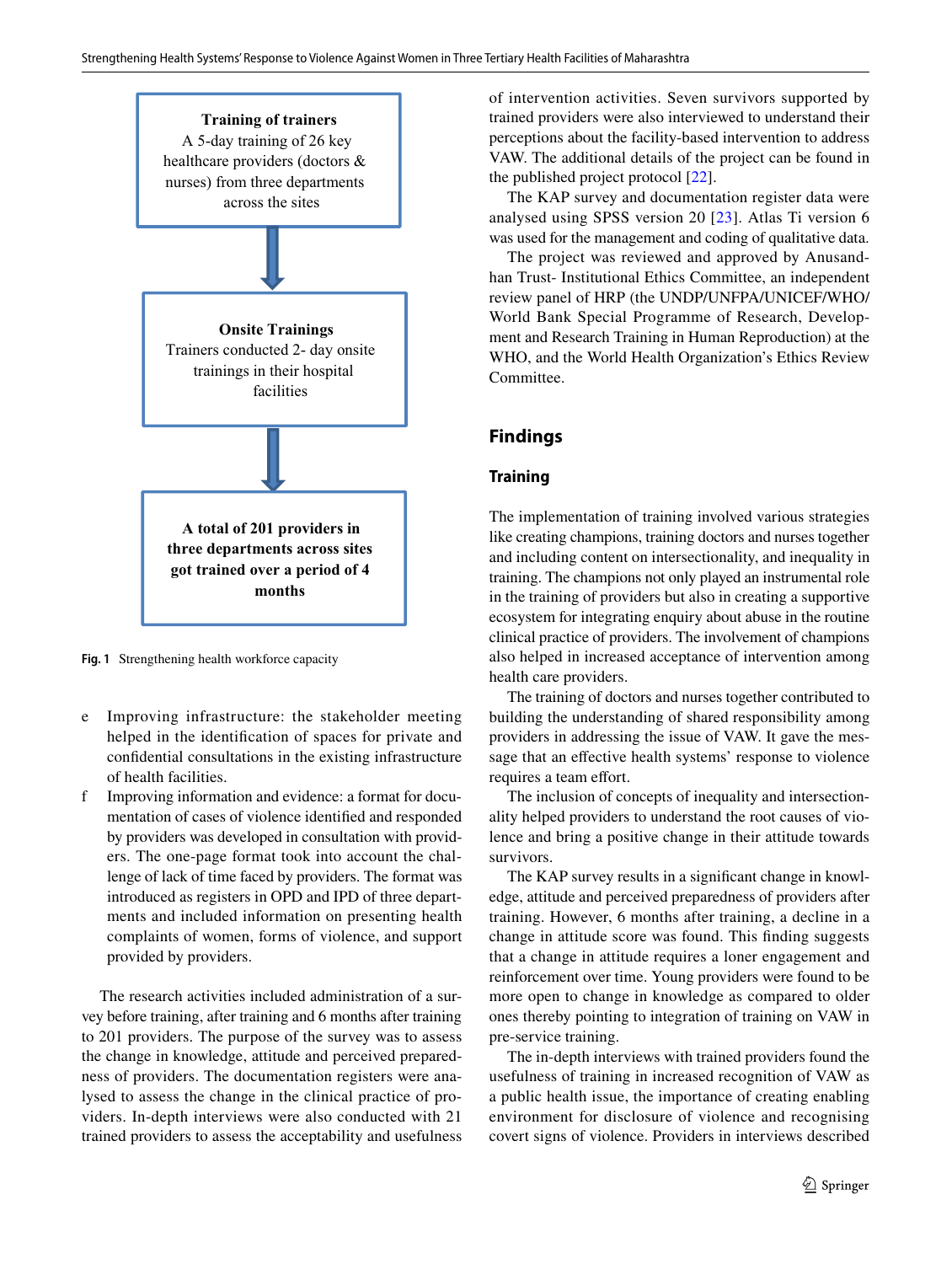several health complaints based on which they suspected violence and asked about abuse.

#### **Identifcation of Abuse and Provision of Care**

KAP survey found a signifcant increase of 28% of providers who reported identifying and providing care to at least one survivor in the last 3 months. A total of 531 survivors were identifed and responded by providers across three departments and sites over a period of 9 months.

About 59% of survivors were identifed by providers based on their presenting health complaints, while the remaining survivors reported violence on their own. Onethird of the cases were from the OBGY department, and out of these majority of them (81%) were identifed in the Antenatal Care department. Providers suspected violence based on certain health complaints like neglect of the health of women, delayed antenatal care, repeated health complaints, no improvement in the health of women despite treatment and gynaecological problems like vaginal discharge, menstrual problems, repeated pregnancy and pain in the abdomen.

The frst-line support in form of Listen, Enquire, Validate, Enhanced Safety and Support services (LIVES) was provided in 27% of cases. The frst three steps of listening with empathy, inquiring about needs and offering validation were done by providers in all cases. Safety assessments and planning and referrals for other support services were less frequently listed, suggesting the need for more skill-building of providers and monitoring of response.

## **Improved Multi‑stakeholder Coordination**

The documentation register analysis indicated increased coordination with various stakeholders as an external referral was provided by providers in 44% of cases. However, the interviews with providers revealed a need to further strengthen the coordination with stakeholders. Providers voiced the need to have a dedicated person to do followup with external agencies regarding survivors referred by providers.

## **Experience of Survivors**

Survivors reported a positive experience of receiving care from trained providers and recognised health facility as a safe space to seek services for violence. They identifed empathetic listening and enabling environment by ensuring privacy and confdentiality as the pre-requisites to share the experience of violence with providers.

#### **Challenges**

- Safety planning and support services: the finding from the analysis of documentation register on low proportion of safety planning and provision of additional support services corroborated with fndings from interviews with providers. The majority of the providers reported that lack of time as a barrier to comprehensive frst-line support to survivors.
- b. Follow-up with referral agencies: providers informed difficulty in following up with referral agencies to know the status of the cases. Regular meetings between different stakeholders and a dedicated person to do regular follow-up with referral agencies were the recommendations given by providers to address this challenge.

## **Discussion**

The fndings of the project show feasibility of a set of interventions focused on building the capacity of providers and establishing enabling environment in the health system by introducing system-level changes. The system-level changes should address the challenges of providers in responding to VAW. The project generated important evidence on the adoptability of intervention activities and feasibility in bringing a change in the health system. The majority of studies with evidence on the assessment of interventions are based in North America [\[24\]](#page-5-4). Thus, the fndings of this study help in establishing the elements of the intervention required to establish a health system's response to VAW. There are some key learning from the project based on the way intervention was implemented.

- a. Involvement of providers with leadership roles is crucial for increasing the acceptance of training and systemlevel changes. Their participation in the conceptualisation and designing of intervention activities is important for the sustainability of health systems' response to VAW.
- b. Training: training of trainers approach along with participatory methods of conducting training is efective in bringing a change in knowledge, attitude and perceived preparedness of providers. The training on the issue of VAW should be regular to sustain the change in the practice of providers.
- c. The training on the issue of VAW should be integrated in medical education with ongoing in-service training.
- d. A large proportion of cases identifed by providers were from antenatal care, which builds a case for routine enquiry of VAW during ANC. Thus, obstetricians and gynaecologists are in a unique position to identify cov-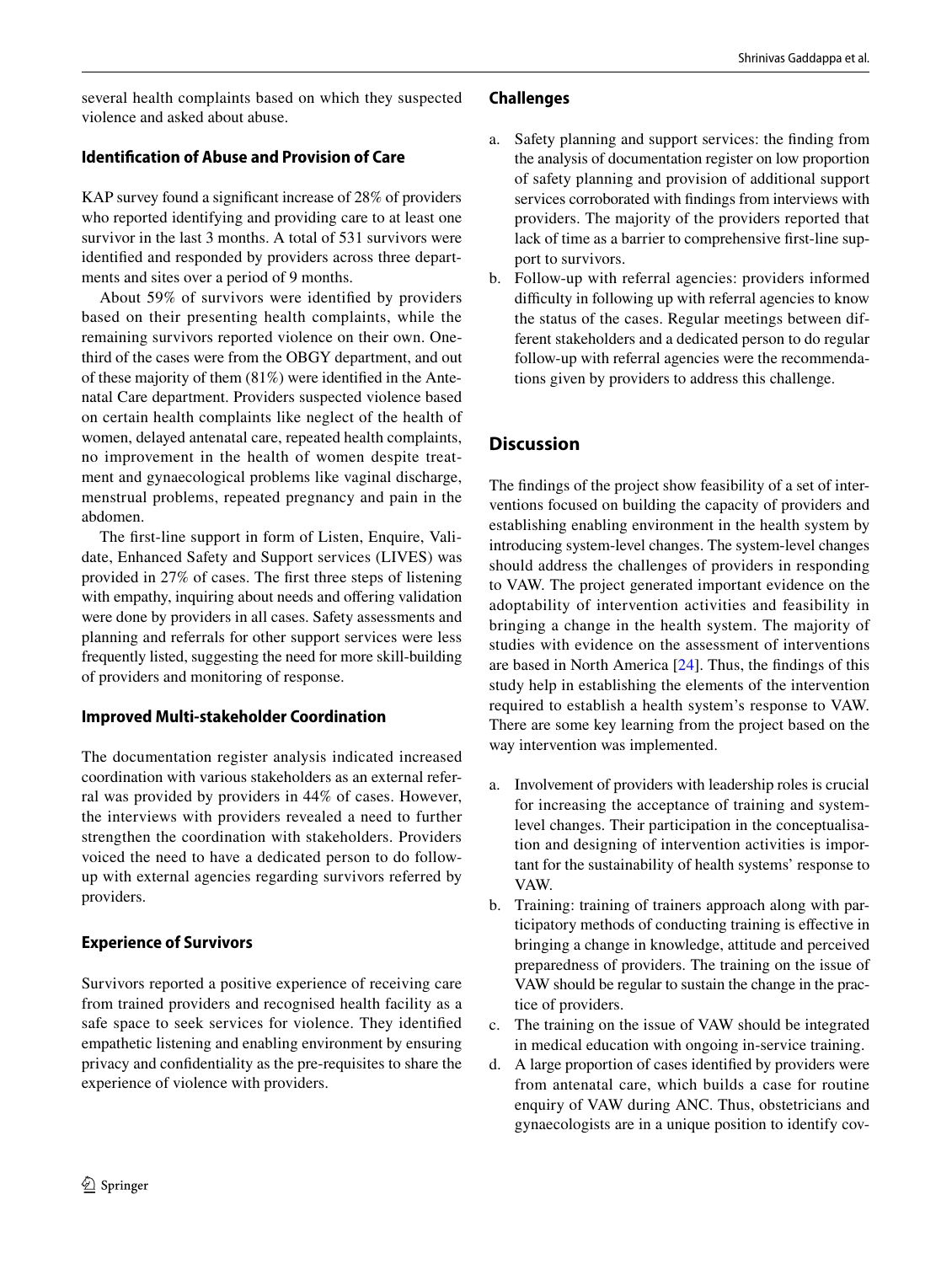ert signs and symptoms related to the sexual and reproductive health of women indicating domestic violence. WHO also recommends routine enquiry of VAW only in antenatal care. This recommendation is drawn based on evidence on the high prevalence of violence during pregnancy and its detrimental impact on the health of pregnant women

e. The safety assessment and provision of additional services to survivors by providers require more skill-building of providers and establishment of efective linkages between the health system and other stakeholders.

**Acknowledgements** We are extremely grateful to Dr Kanan Yelikar, the dean of Government Medical College and Hospital (GMCH) Aurangabad and Dr. Pallavi Saple, former dean of Government Medical college Miraj for their support in implementation of project. We would like to thank the following health care providers as master trainers who led the training, mentoring and supervision. From Aurangabad Government Medical College: Prashant Bhingare, Anil S Joshi, Bharat Sonawane, Hemlata Muli, Vijaya Khole, Swati Khandhare, Laxmikant P. Shingote, S.S Auchaemal, and Praiksha Salve. From Miraj-Sangli Government College and Hospital: Vidya Dinkar Mule, Anita Basavaraj, Smita Gawali, Vaibhav Joshi, Vaishali Kore, NandKumar Patil, Surekha Patil, Anjali Vedpathak, Amruta Bamane, Vandana Shahane, Seema Chauvan, B.P Deep, Sunita Bhandare, Sanjay Khade, and P.R Kabade. We would like to acknowledge the contribution of WHO team—Avni Amin, Sarah Meyer, Soe Soe Thwin and Claudia Garcia-Moreno in co-conceptualising project with CEHTA team and providing technical support for implementation of project. We thank Padma Bhate-Deosthali, former coordinator of CEHAT for providing inputs at various stage of project. We thank Department for International Development (DFID) for fnancially supporting this project through UNDP-UNFPA-UNICEF-WHO-World Bank Special Programme of Research, Development and Research Training in Human Reproduction (HRP).

#### **Declarations**

**Conflict of Interest** The authors have no conficts of interest to declare. The trainer (providers) were involved in implementation of the project. The research activities were carried out by CEHAT with support from WHO. None of the trainer was involved in analysis of the data.

**Ethical Approval** The project was reviewed and approved by Anusandhan Trust- Institutional Ethics Committee, an independent review panel of HRP (the UNDP/UNFPA/UNICEF/WHO/World Bank Special Programme of Research, Development and Research Training in Human Reproduction) at the WHO, and the World Health Organization's Ethics Review Committee. Informed consent was obtained from all those who participated in the KAP survey, and qualitative data collection.

## **References**

<span id="page-4-0"></span>1. Anitha S, Yalamarty H, Roy A. Changing nature and emerging patterns of domestic violence in global contexts: dowry abuse and the transnational abandonment of wives in India. Women's Stud Int Forum. 2018;69:67–75.

- <span id="page-4-1"></span>2. Violence against women prevalence estimates, 2018: global, regional and national prevalence estimates for intimate partner violence against women and global and regional prevalence estimates for non-partner sexual violence against women (2021) World Health Organization, Geneva. Licence: CC BY-NC-SA 3.0 IGO.
- <span id="page-4-2"></span>3. IIPS (2020) National family health survey (NFHS-5) 2019–2020 fact sheets: Key Indicators 22 States/UTs from phase I. International institute of population sciences, Ministry of Health and Family Welfare, Government of India.
- <span id="page-4-3"></span>4. IIPS(2018) National family health survey (NFHS-4) 2015–2016 International institute of population sciences, Ministry of Health and Family Welfare, Government of India.
- <span id="page-4-4"></span>5. Grose RG, Chen JS, Roof KA, et al. Sexual and reproductive health outcomes of violence against women and girls in lowerincome countries: a review of reviews. J Sex Res. 2021;58:1–20.
- 6. Shrestha R, Copenhaver MM. Association between intimate partner violence against women and HIV-risk behaviors: fndings from the NEPAL demographic health survey. Violence Against Women. 2016;22:1621–41.
- <span id="page-4-5"></span>7. Arora S, Deosthali P, Rege S. Efectiveness of a counselling intervention implemented in antenatal setting for pregnant women facing domestic violence: a pre-experimental study. BJOG: Int J Obstet Gynaecol. 2019;126:50–7. [https://doi.org/10.1111/1471-](https://doi.org/10.1111/1471-0528.15846) [0528.15846.](https://doi.org/10.1111/1471-0528.15846)
- <span id="page-4-6"></span>8. Rege S, Bhate-Deosthali P, Ravindran TKS. Violence against women and girls: understanding responses and approaches in the Indian health sector. Milton Park: Taylor & Francis; 2020.
- <span id="page-4-7"></span>9. Garcia-Moreno C, Amin A. Violence against women: where are we 25 years after ICPD and where do we need to go? Sex Reprod Health Matters. 2019;27:346–8.
- 10. Guedes A, Bott S, Garcia-Moreno C, et al. Bridging the gaps: a global review of intersections of violence against women and violence against children. Glob Health Action. 2016;9: 31516. <https://doi.org/10.3402/gha.v9.31516> (**PMID: 28157027**).
- 11. Palani MS, Ramesh MM, Giftson MDBP. Violence against women and its implications to public health: human rights perspectives. Psychol Educ J. 2021;58:9170–8. [https://doi.org/10.17762/pae.](https://doi.org/10.17762/pae.v58i2.3621) [v58i2.3621](https://doi.org/10.17762/pae.v58i2.3621).
- <span id="page-4-8"></span>12. Chandan JS, Taylor J, Bradbury-Jones C, et al. COVID-19: a public health approach to manage domestic violence is needed. Lancet Public Health. 2020;5: e309. [https://doi.org/10.1016/S2468-](https://doi.org/10.1016/S2468-2667(20)30112-2) [2667\(20\)30112-2](https://doi.org/10.1016/S2468-2667(20)30112-2).
- <span id="page-4-9"></span>13. Hatcher AM, Woollett N, Pallitto CC, et al. Willing but not able: patient and provider receptiveness to addressing intimate partner violence in johannesburg antenatal clinics. J Interpers Violence. 2019;34:1331–56.
- 14. Colombini M, Alkaiyat A, Shaheen A, et al. Exploring health system readiness for adopting interventions to address intimate partner violence: a case study from the occupied Palestinian Territory. Health Policy Plan. 2020;35:245–56.
- <span id="page-4-10"></span>15. Alvarez C, Fedock G, Grace KT, et al. Provider screening and counseling for intimate partner violence: a systematic review of practices and infuencing factors. Trauma Violence Abuse. 2017;18:479–95.
- <span id="page-4-11"></span>16. Raj A. Public health impact of marital violence against women in India. Indian J Med Res. 2019;150:525–31.
- <span id="page-4-12"></span>17. The Protection of Women Against Domestic Violence Act (2005) (2015) Government of India
- <span id="page-4-13"></span>18. The National Health Policy (2017) Ministry of health and family welfare
- <span id="page-4-14"></span>19. Bhate-Deosthali P, Rege S, Pal P, et al. Role of the health sector in addressing intimate partner violence in india. A synthesis report.